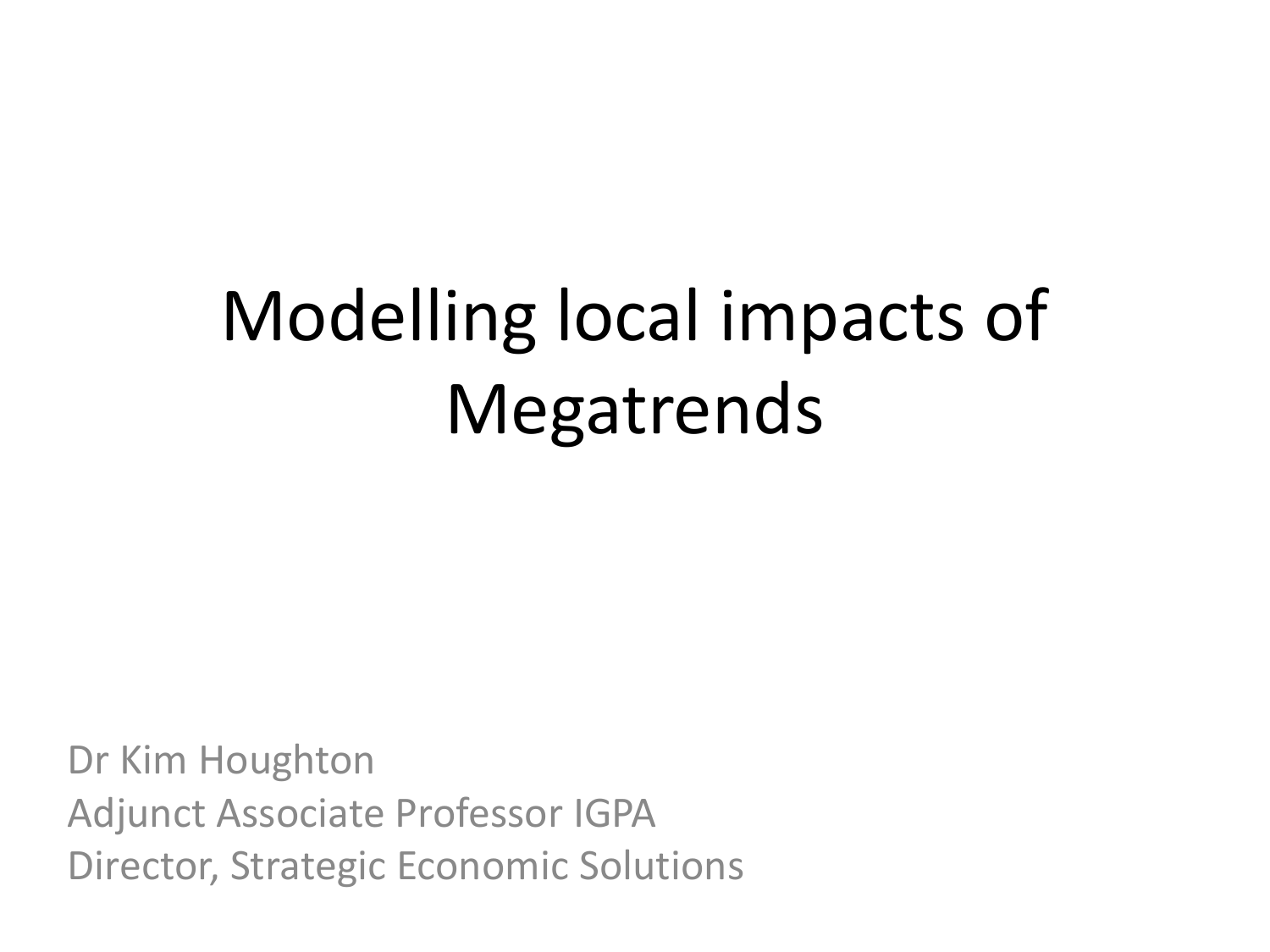# Aims

- Dynamic, localised approach to small regional economies
- Built on local specialisations (rather than assuming them away)
- Enables realistic assessment of external changes under different scenarios
- Linking commercial flows with community characteristics
- Full paper in the *Journal of Economic and Social Policy* Extracts and commentary at [www.kimhoughton.com](http://www.kimhoughton.com/)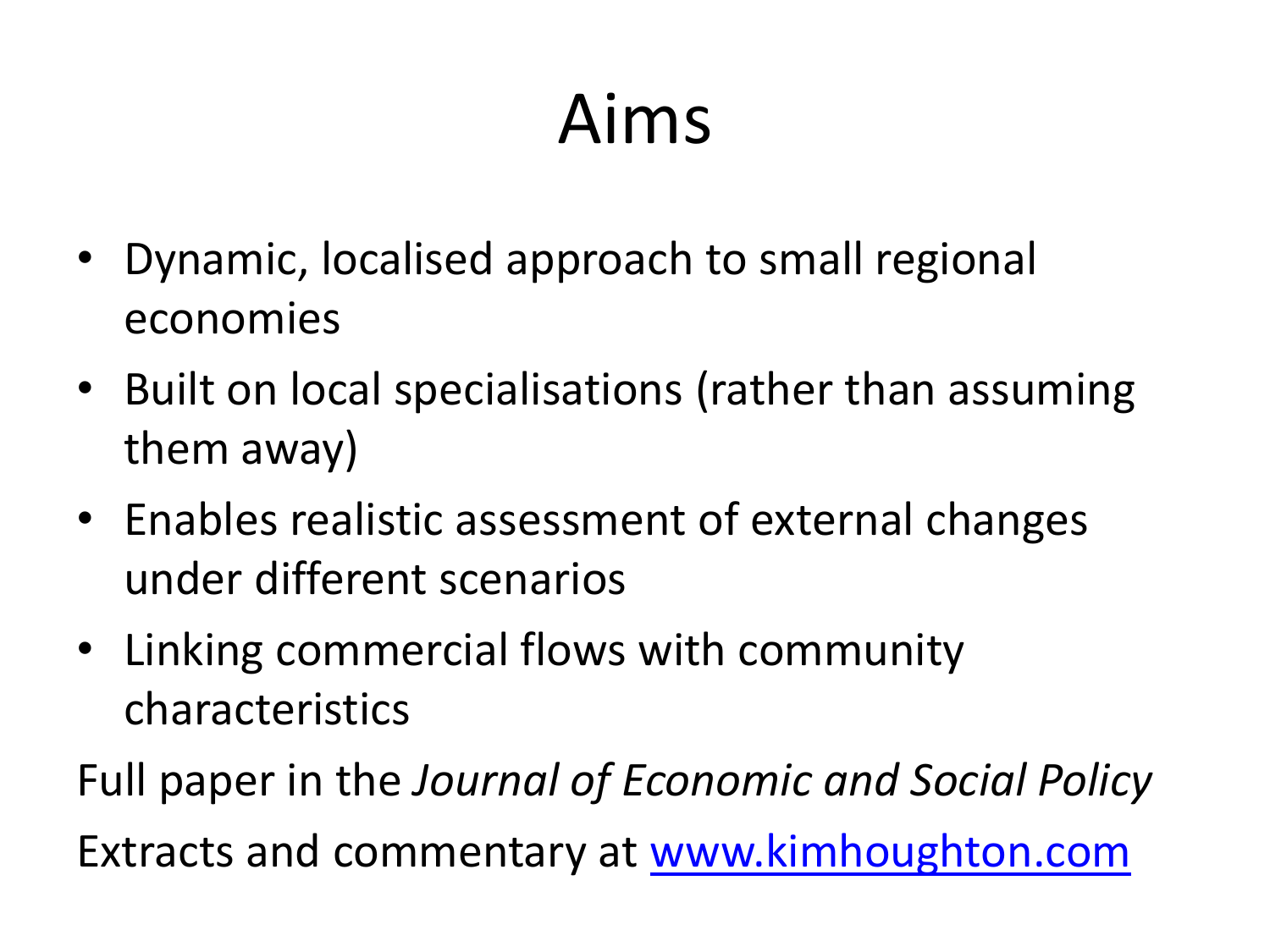# Megatrends

- Global demand a familiar but relentless story driving the *Fantastic Five*
	- Food products
	- Tourism
	- Natural gas
	- Education
	- Wealth management
- Social licence/community & consumer expectations
- Climate variability another drought?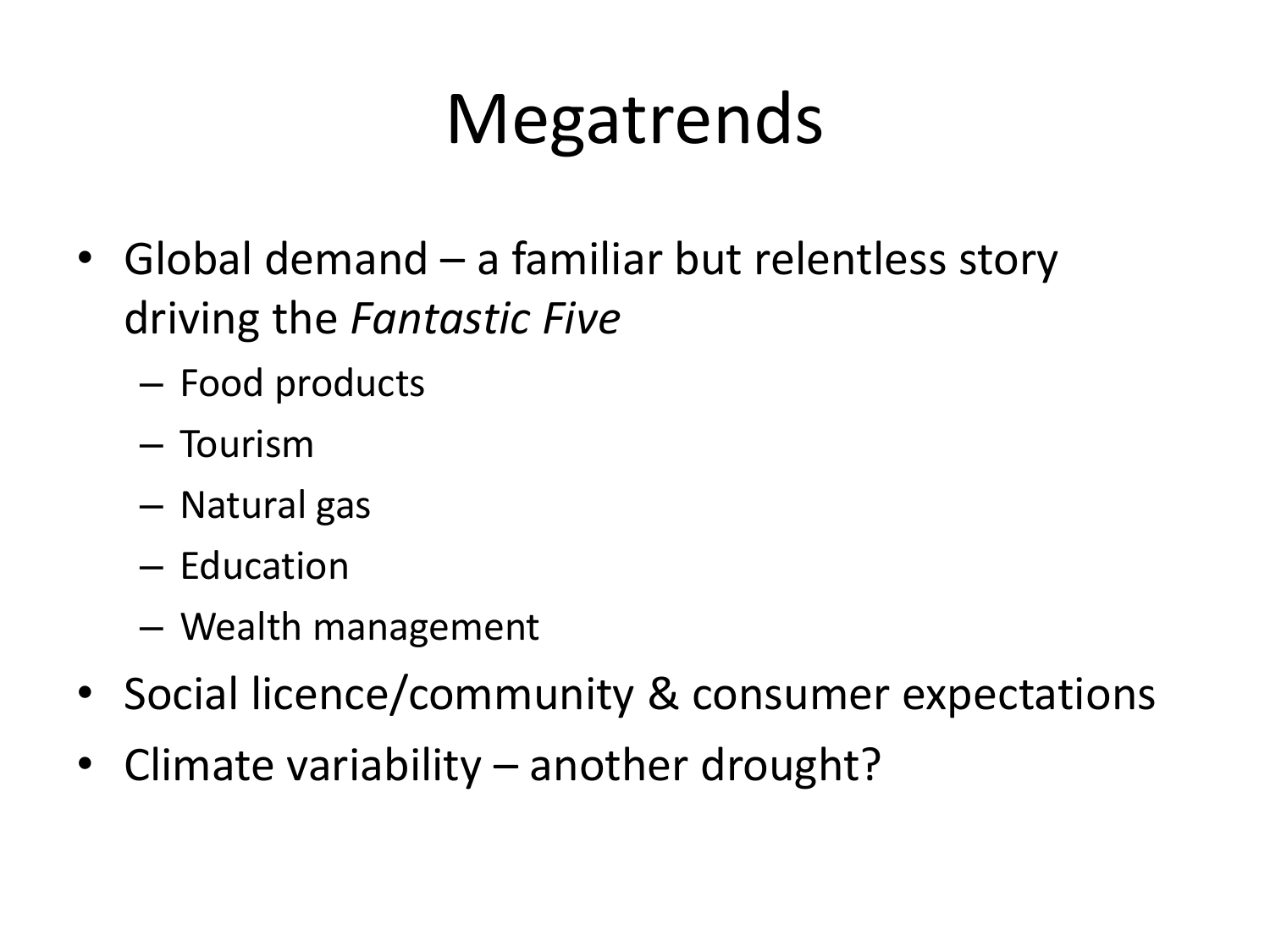### Literature

- Can communities influence their destiny?
	- Localism (Hogan & Lockie) vs external drivers (Eversole)
	- Regional economic performance highly variable (Stimson)
	- Helping single industry towns (this conference)
- 'Evolutionary economic geography'
	- Path dependence, selection, adaptation, and resilience (Tonts)
	- Specialisation vs diversification (Beer & Clower; Trendle)
	- EU Smart Specialisation entrepreneurial discovery to actively build on strengths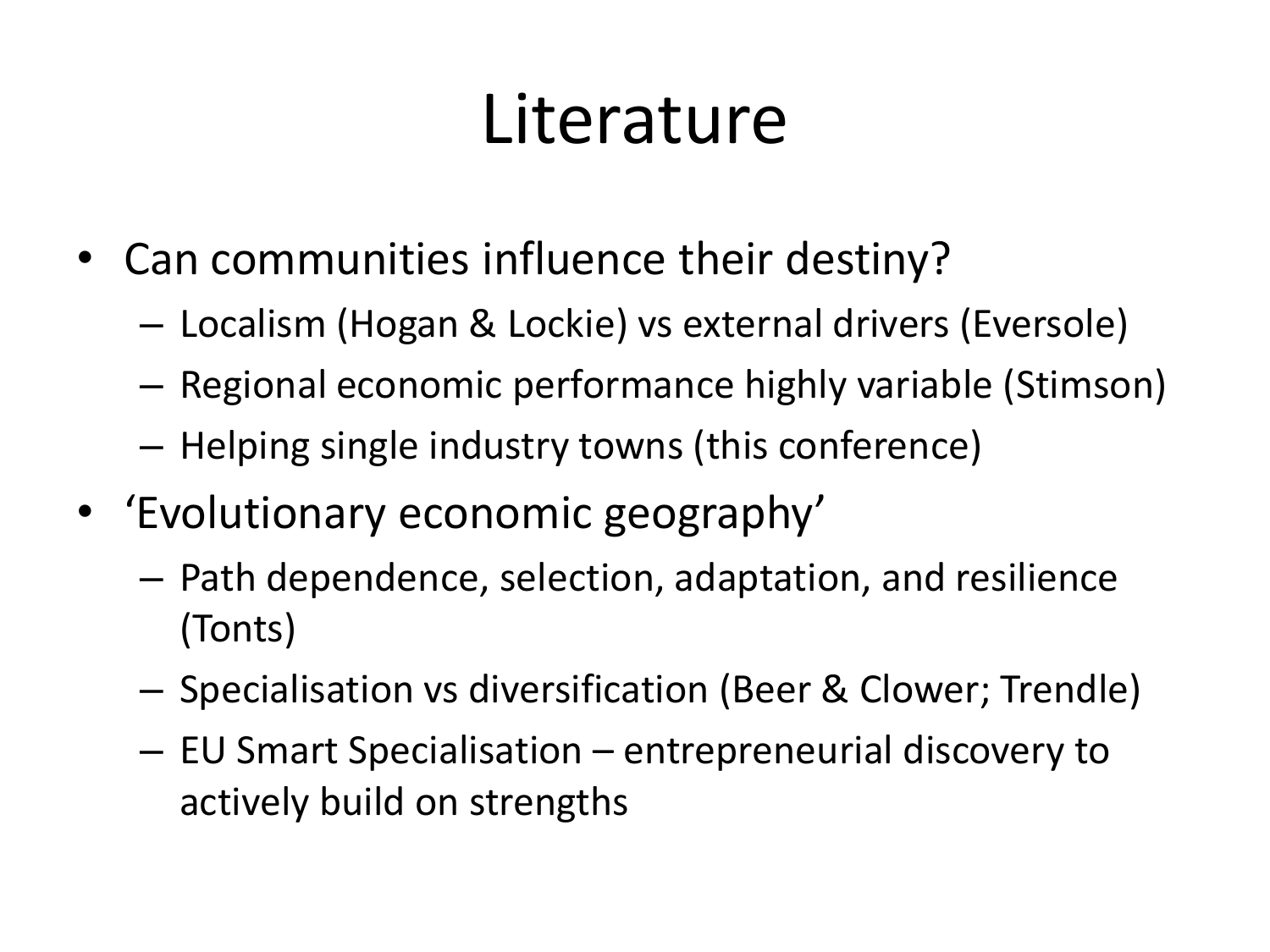# Modelling economic impacts

- Input-Output (I-O)
	- Strong nationally, weak regionally
	- Farm 'production functions' as inputs into IO, but limited data availability
	- Excludes price-reactions and assumes main 'factors of production' (land, labour and capital) are not constrained
	- Warkworth case
- Computable General Equilibrium (CGE)
	- Elasticity assumptions crucial
	- Limited ability for factor substitution
	- One equilibrium to another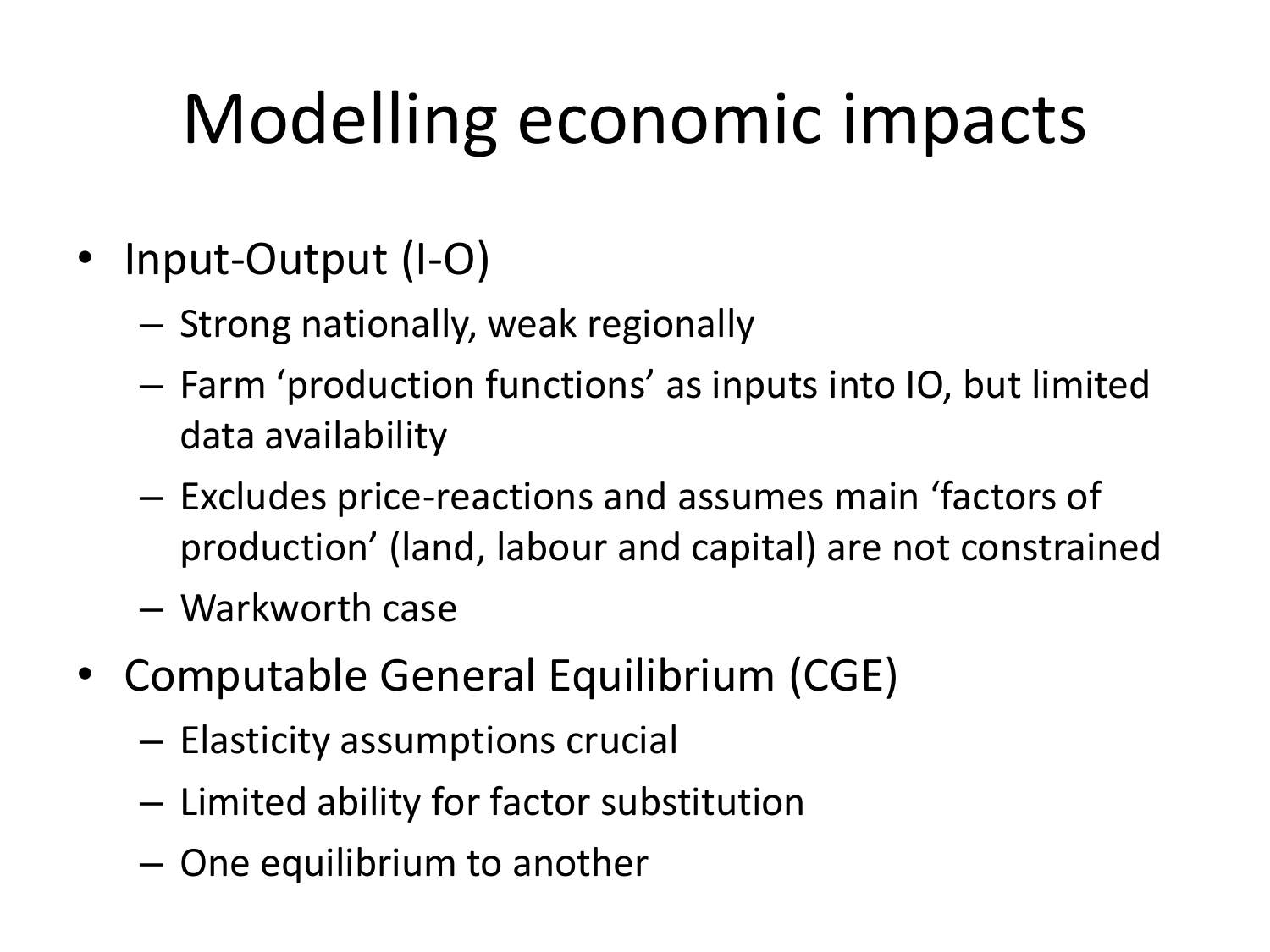#### Modelling local impacts

*"The relationship between water availability and economic activity is more or less a straight line." (*draft Basin Plan *p940)*

- But, flow-on effects of drought on communities was mixed
- No towns appear to have 'died' as a result of reduced water availability
- This research sought to identify and quantify the nature of the relationships along the rural supply chains, to better understand the linear and non-linear relationships between production and local economies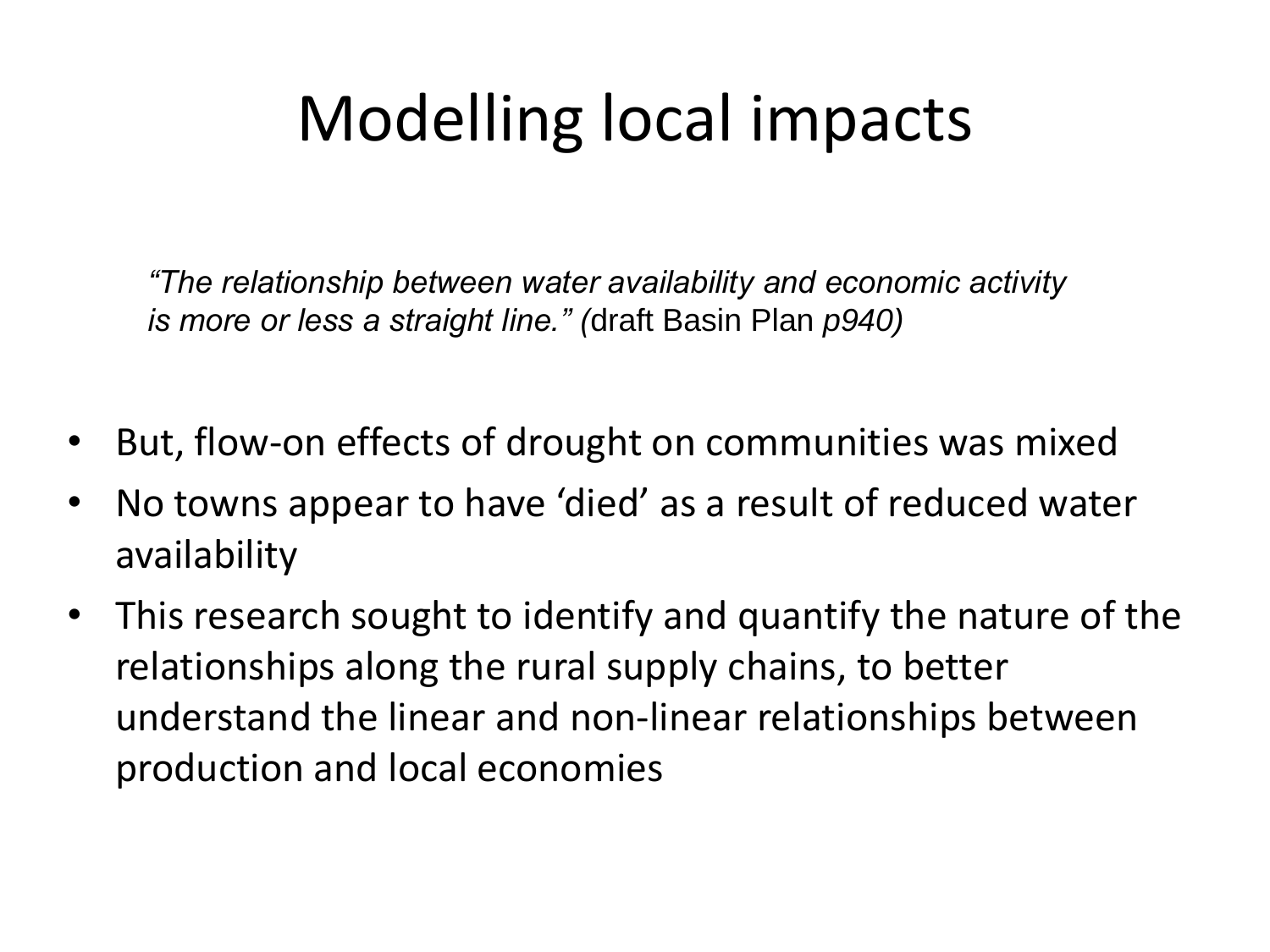#### Gunnedah cotton supply chain

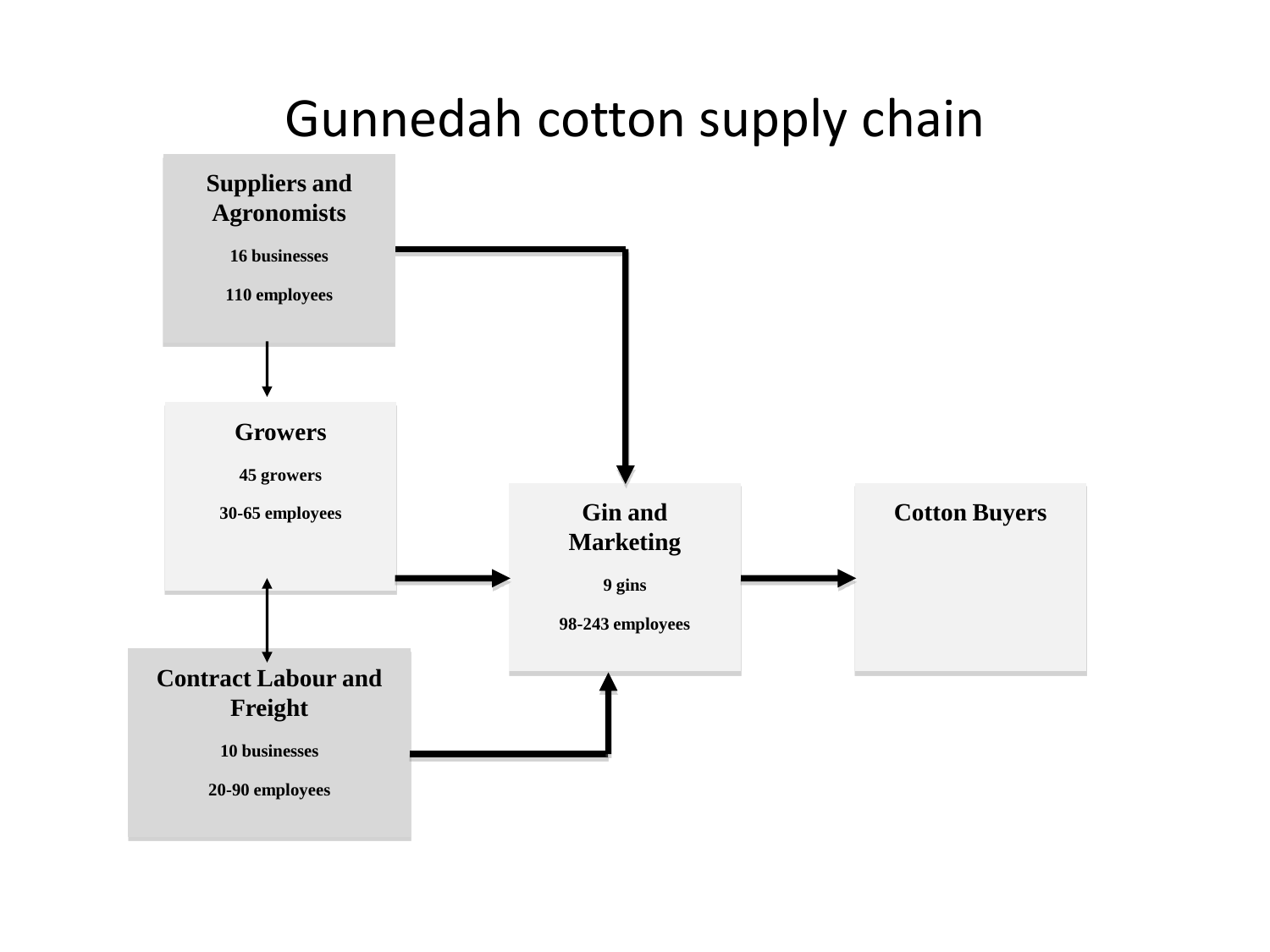#### **Contract Labour**

- *- Lauravon Contractors*
- *- Tony Sims Contract Harvesting*
- *- Kennedy Air Ag*
- *- Scales Bros Contracting*
- *- Farmers who contract services and machinery*
- *- Namoi Spraying Service*
- *- Middlebrook Air Operations*
- *- Beattie Ag Spraying*

#### **Gin and Marketing**

*- Namoi Cotton* (6 gins in the area, 70 full time employees and up to 100 casuals in peak season)

*- Carroll Gin* (1 gin in the area, 9 full time employees and about 15 casual at peak, about \$8 mil turnover)

*- Austcott* (2 gins in the area)

#### **Cotton Growers**

*- Approximately 45 growers in the Upper Namoi*

#### **Suppliers and Agronomists**

*- Pivot Irrigation and Pumping* (6 full time employees and 9 contractors, turnover of \$2-10 mil)

*- Pursehouse Rural* (10 full time employees, turnover of \$2-10 mil)

- *- Cotton Growers Services*
- *- Elders (also rural real estate)*
- *- Landmark (Also rural real estate)*
- *- Agronomic Business Solutions*
- *- Hunt Ag Solutions*
- *- Farm Welding Services*
- *- DMI Engineering*
- *- Gunnedah Light Engineering*
- *- Goodwin Kenny Machinery*
- *- Cornish's Machinery*
- *- Gunnedah Farm Equipment*
- *- Gunnedah Industries*
- *- Guest I W Trailer Sales*
- *- NFS Agribusiness*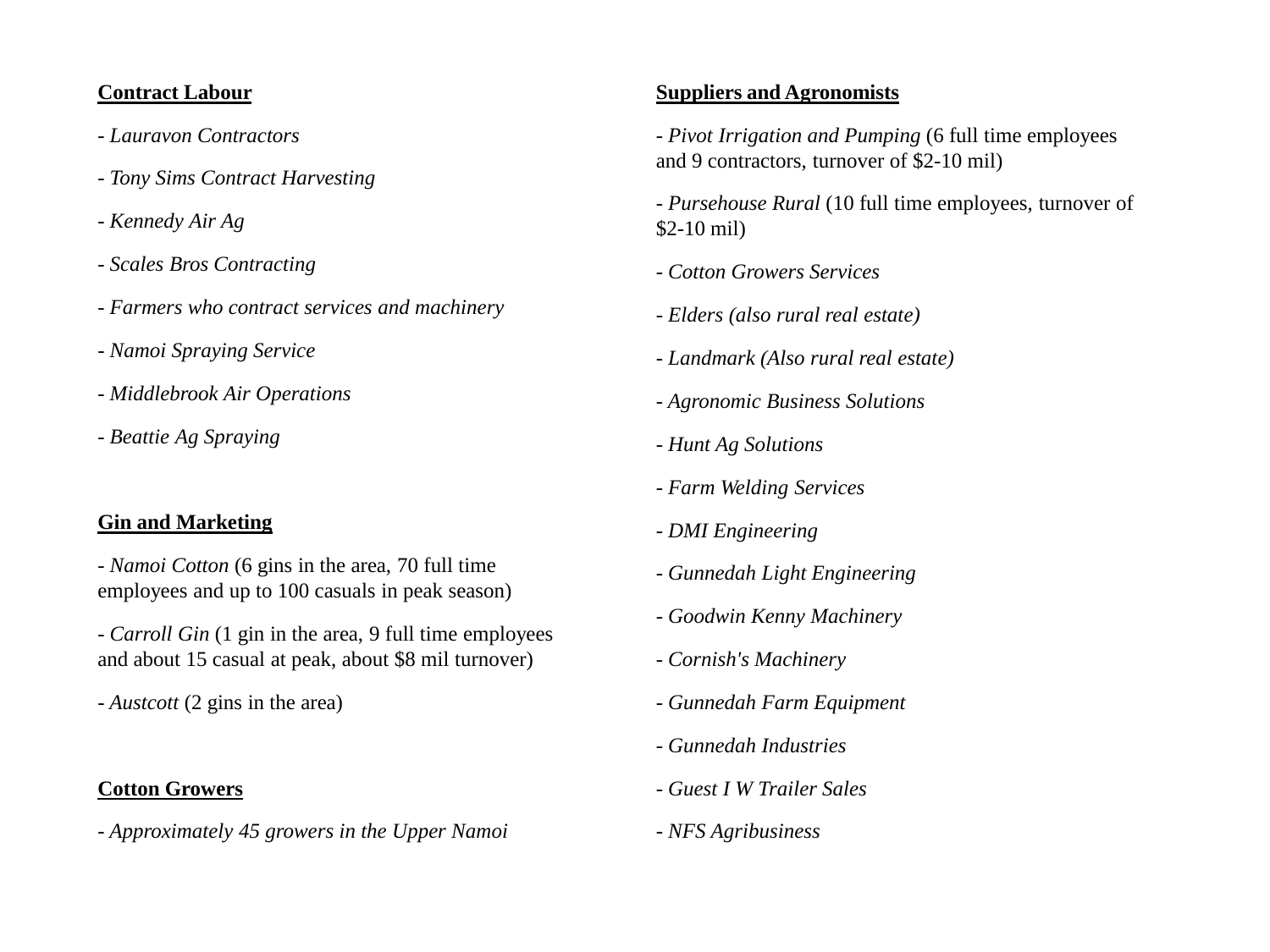#### Megatrends conflated with seasonal variability

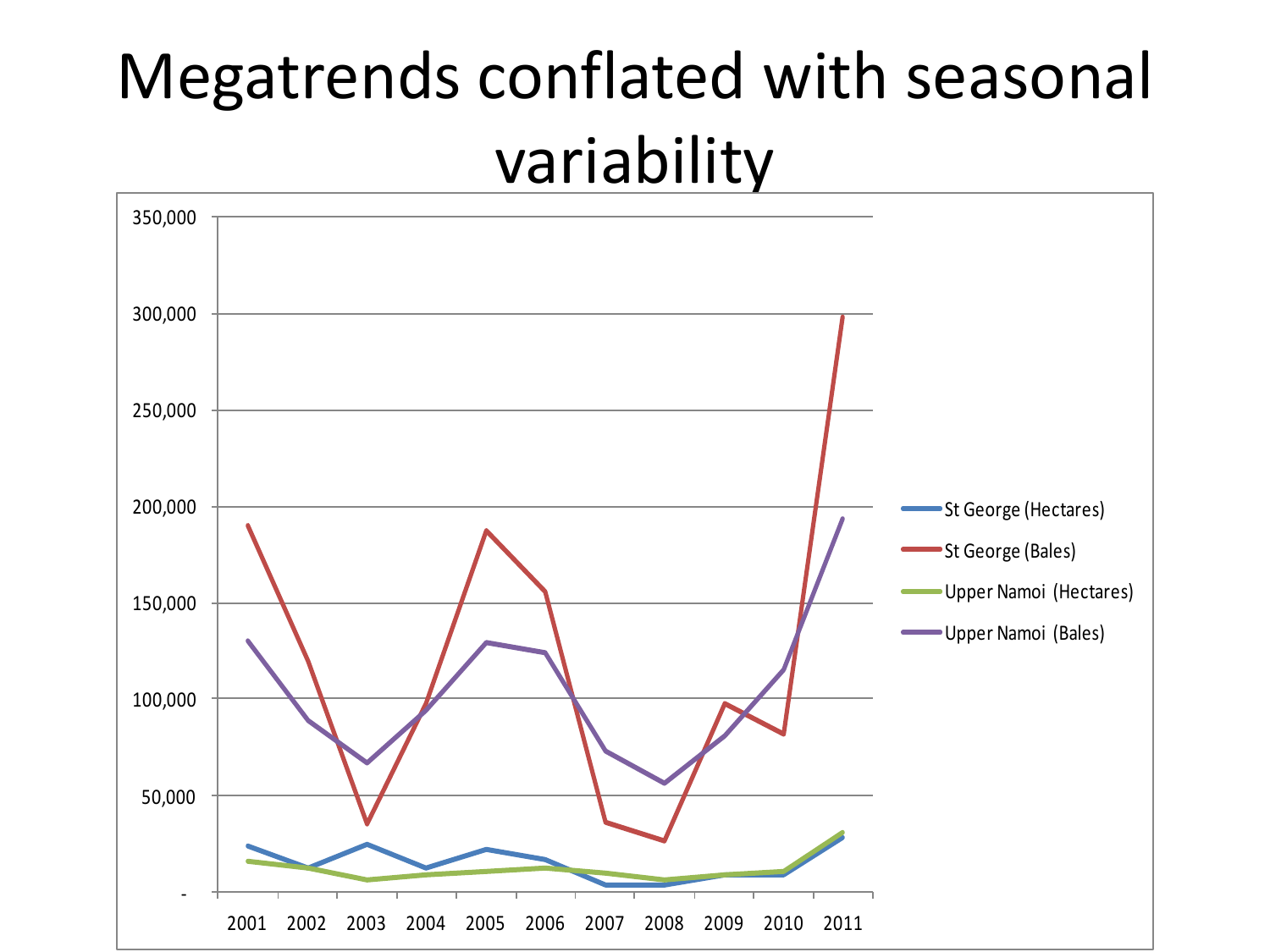### Adaptation experiences (interviews)

- Maintain 'permanent' staff (eg rotate)
- Defer non-essential purchases
- Plant wherever possible
- *"During the drought we grew whatever cotton we had the water to grow."* (Cotton Famer St George)
- *"The biggest impact on the bottom line is cotton production . . . your first and foremost focus is to have production."*
- *"In a dry year we don't replace any machinery at all."*

*"There's nothing worse than drought following a couple of dry years".*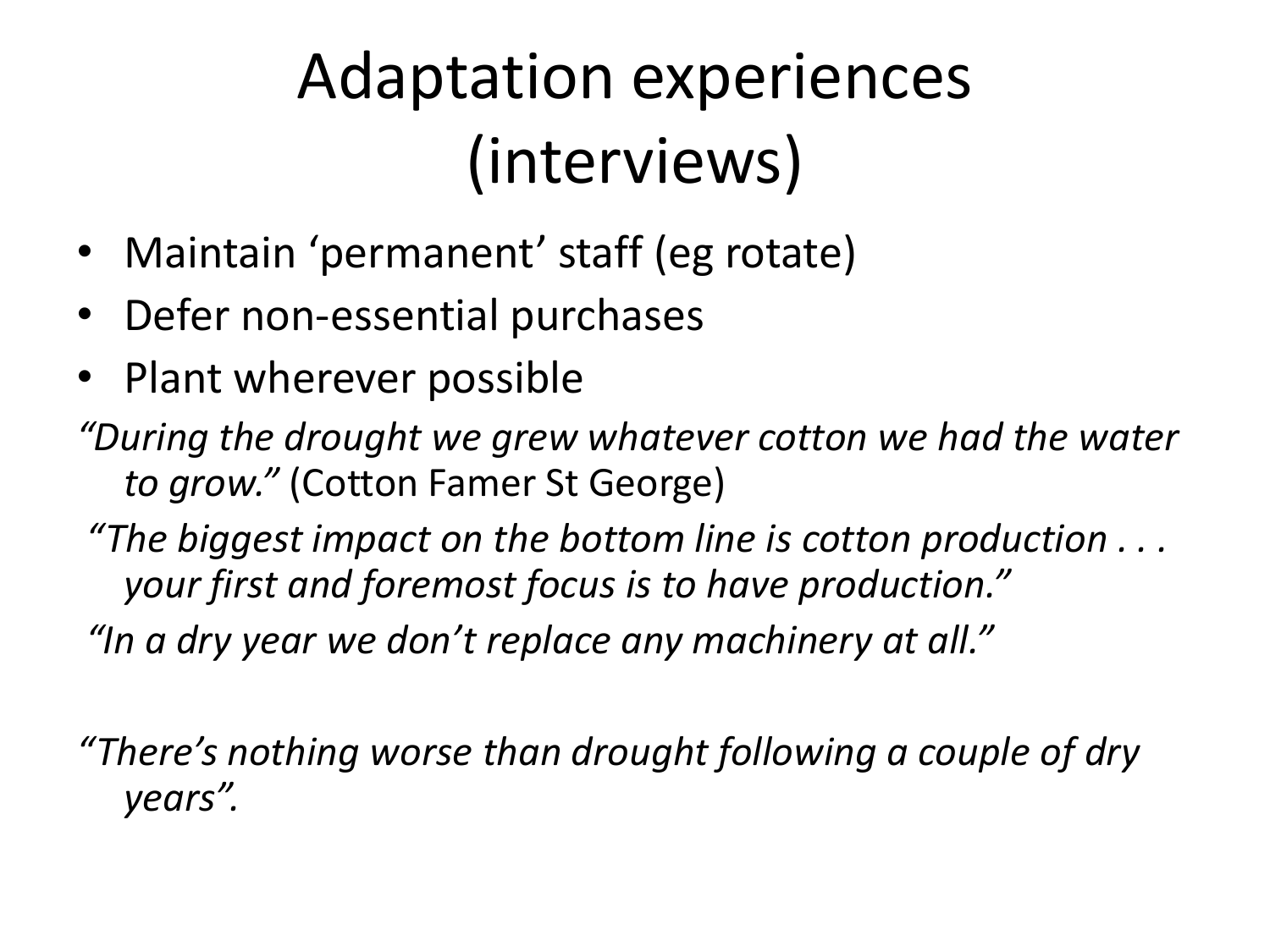# Implications

- No simple, linear relationship between planting, harvest and local flow-on spending.
- Not accurate to predict flow-on spending by growers, or employment levels on farms or processing businesses, as a fixed proportion of areas under crop.
- Tipping point for grower and business adaptation between 25% and 50% reductions in water availability, with practices for both groups changing significantly across this boundary.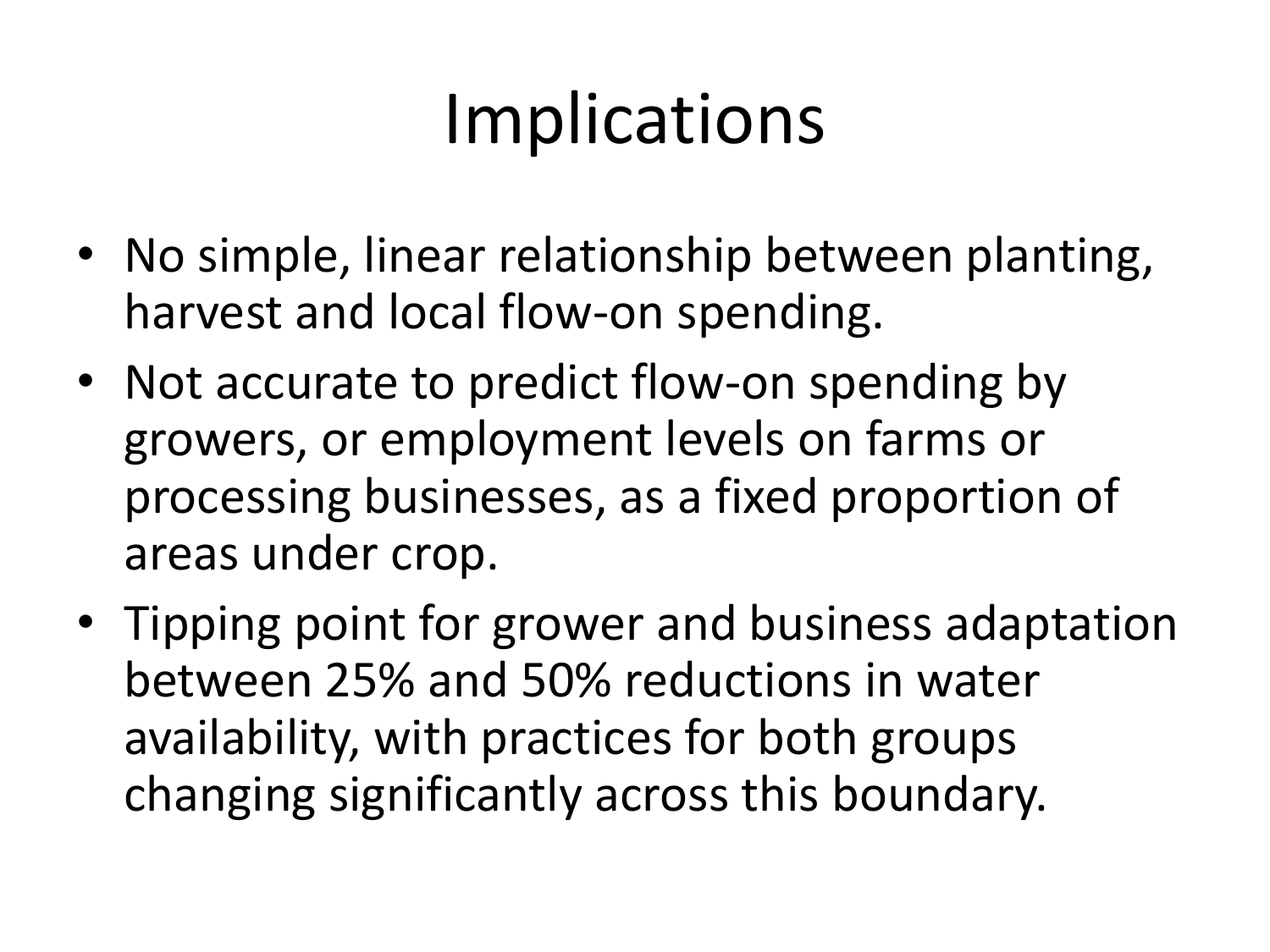#### What can we do with this information?

- 1. Model the local supply chain impacts of specific adjustment scenarios
- 2. Compare impacts across economic drivers to quantify scale of structural adjustments required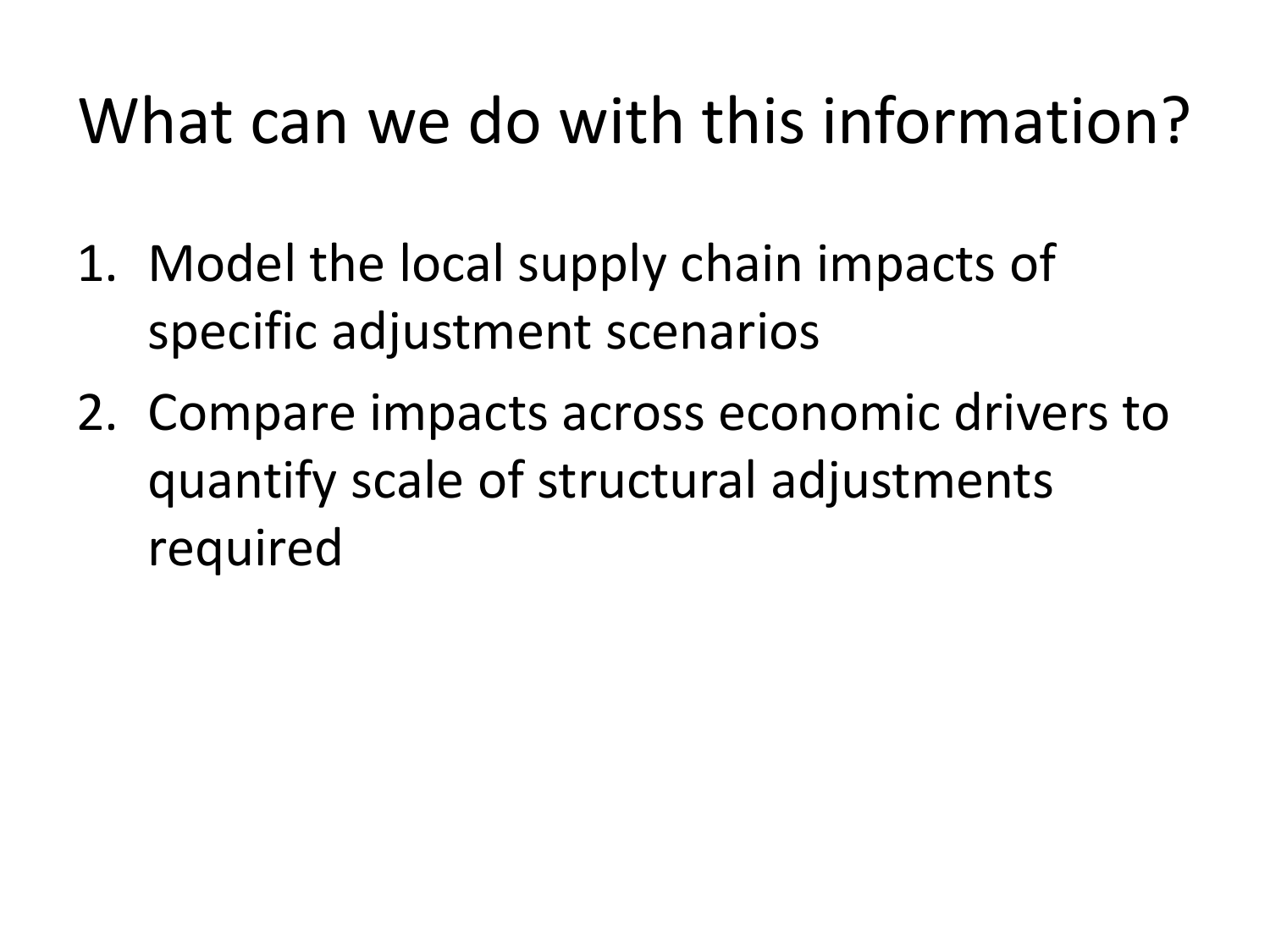# Model concept

- Along actual supply chain
- History of drought response
- Boundaries on upper and lower activity levels
- Employment and turnover levels
- Model designed for predicting responses rather than crop yields!
- Three widely spaced scenarios

1. Supply chain impacts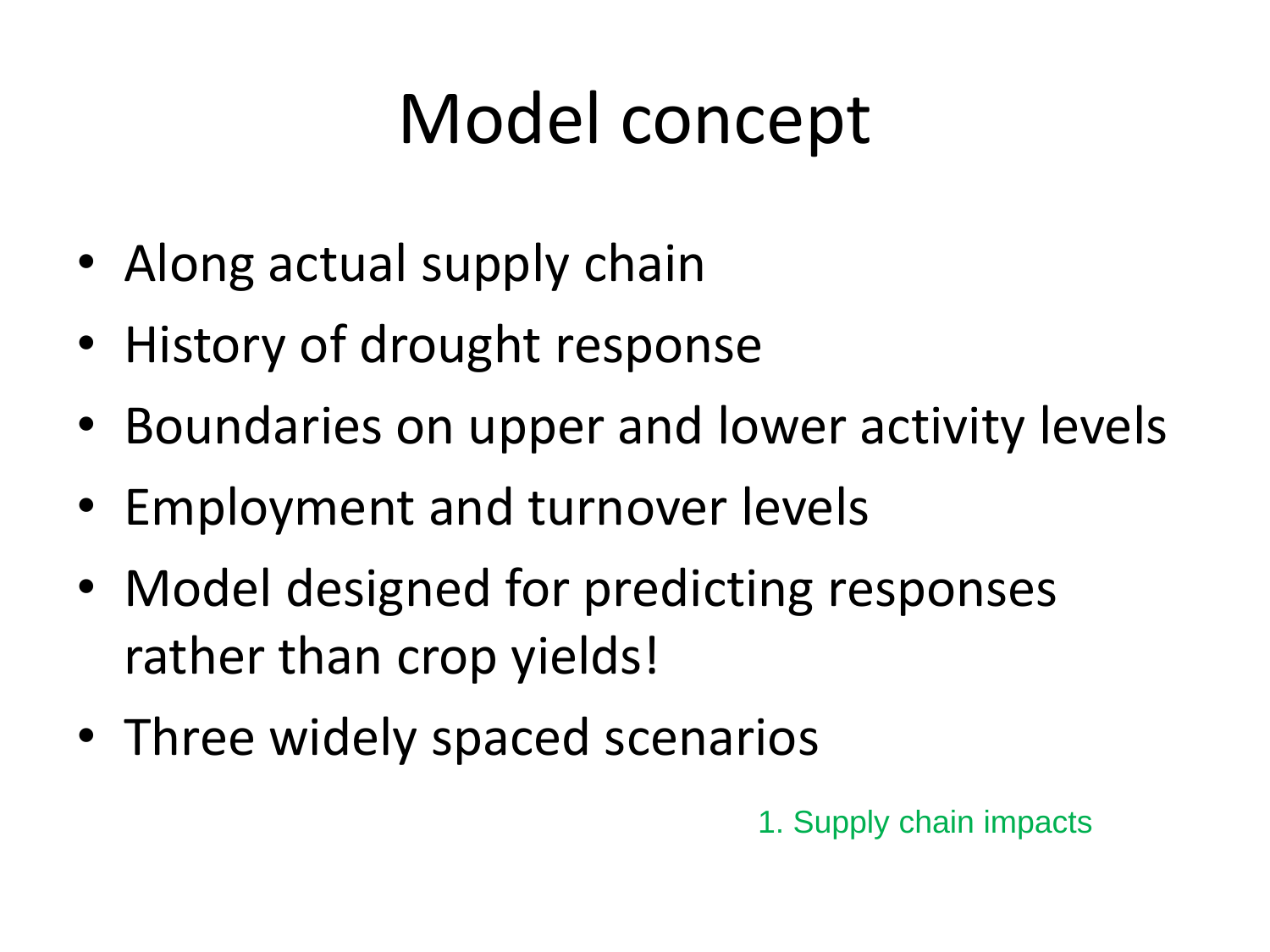### Employment impacts

Hectares planted Est farm emplt

Est rural supplies employment

|                    | <b>St</b><br>George | Upper<br>Namoi | <b>St</b><br>George | Upper<br>Namoi | <b>St</b><br>George | Upper<br>Namoi |
|--------------------|---------------------|----------------|---------------------|----------------|---------------------|----------------|
| High planting      | 26,000              | 30,000         | 141                 | 162            | 113                 | 138            |
| Medium<br>planting | 14,000              | 12,000         | 76                  | 65             | 90                  | 110            |
| Low planting       | 4,000               | 6,000          | 28                  | 42             | 68                  | 83             |

1. Supply chain impacts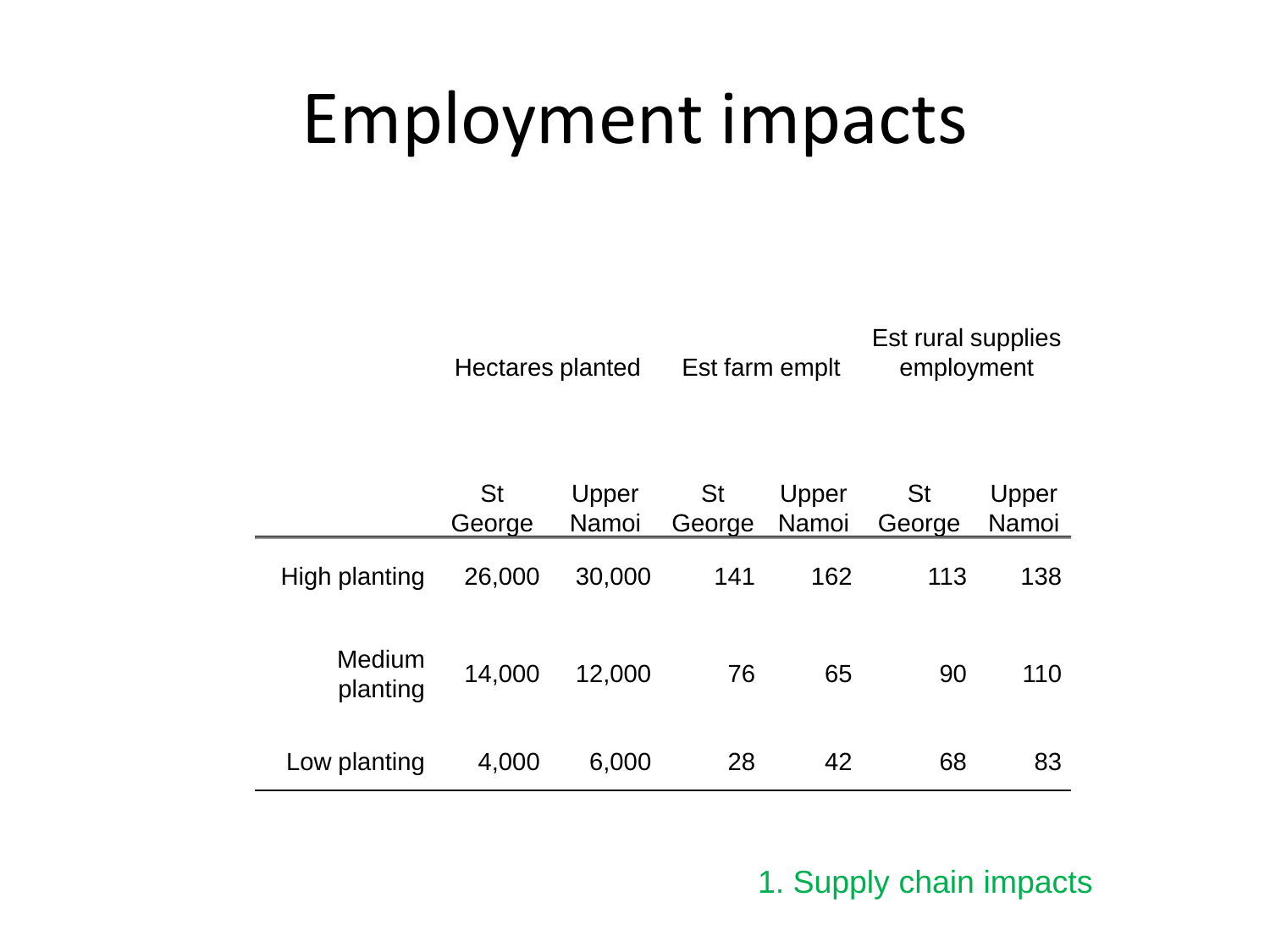#### Cost impacts

|               | Est of local expenses<br>(excl water) |                | Est costs<br>per ha |                | Est profitability<br>per ha |                | Est discretionary spend |                |
|---------------|---------------------------------------|----------------|---------------------|----------------|-----------------------------|----------------|-------------------------|----------------|
|               | St George                             | Upper<br>Namoi | <b>St</b><br>George | Upper<br>Namoi | St George                   | Upper<br>Namoi | <b>St George</b>        | Upper<br>Namoi |
| High planting | \$65,000,000                          | \$75,000,000   | \$3,620             | \$3,620        | \$1,400                     | \$1,400        | \$36,400,000            | \$42,000,000   |

Medium planting \$35,000,000 \$30,000,000 \$3,620 \$3,620 \$1,100 \$1,100 \$15,400,000 \$13,200,000

Low planting \$12,000,000 \$18,000,000 \$4,550 \$4,550 \$700 \$700 \$2,800,000 \$4,200,000

1. Supply chain impacts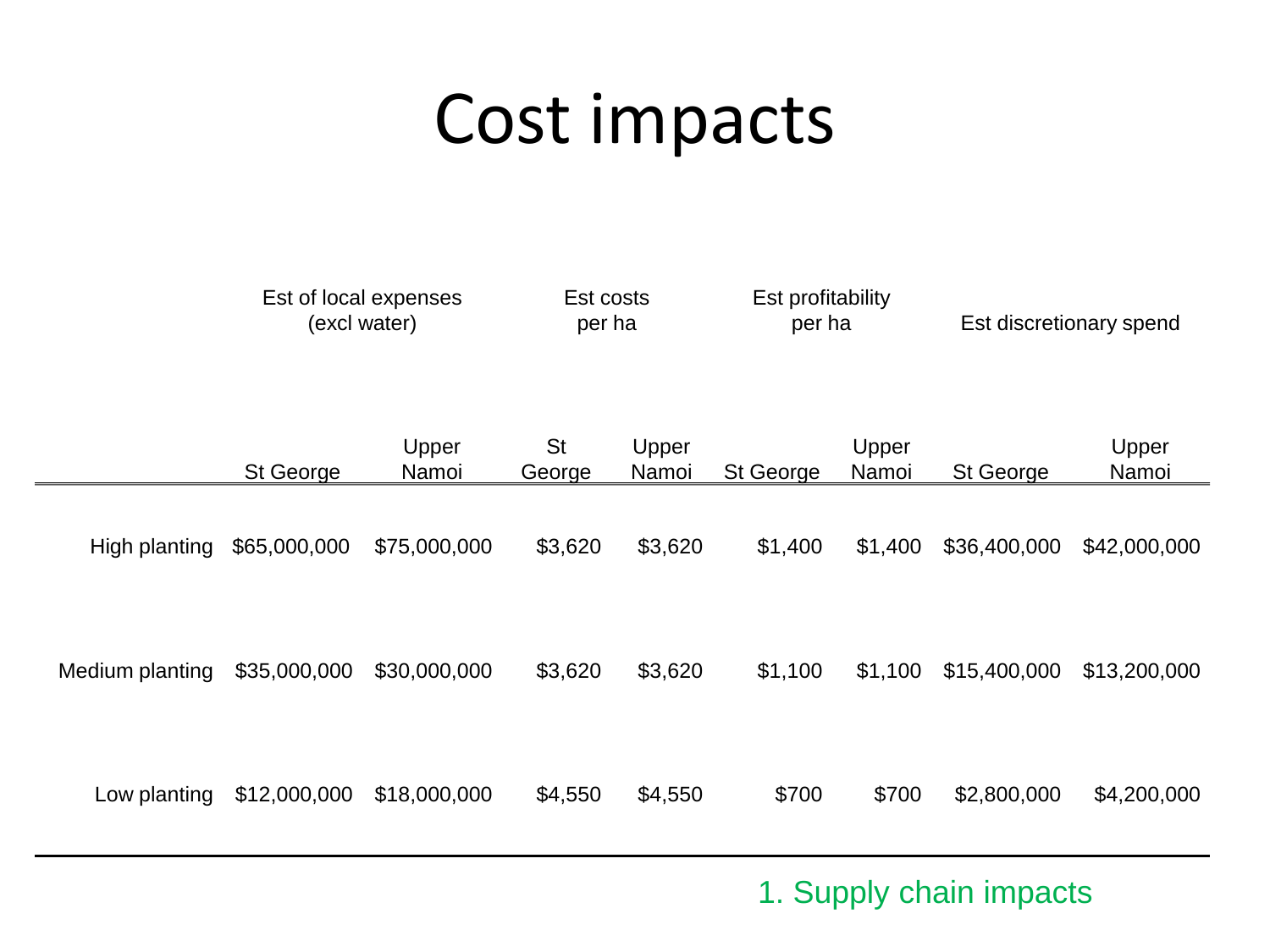#### Lessons

- Farm-level decision-making important
- Farm-level cost of production/yields/profit drive immediate flow-on impacts
- Better information would help on:
	- Sources of inputs (at least local/regional split)
	- Accuracy of historical data on employment and activity levels
- Believability the real test
	- alongside methodological robustness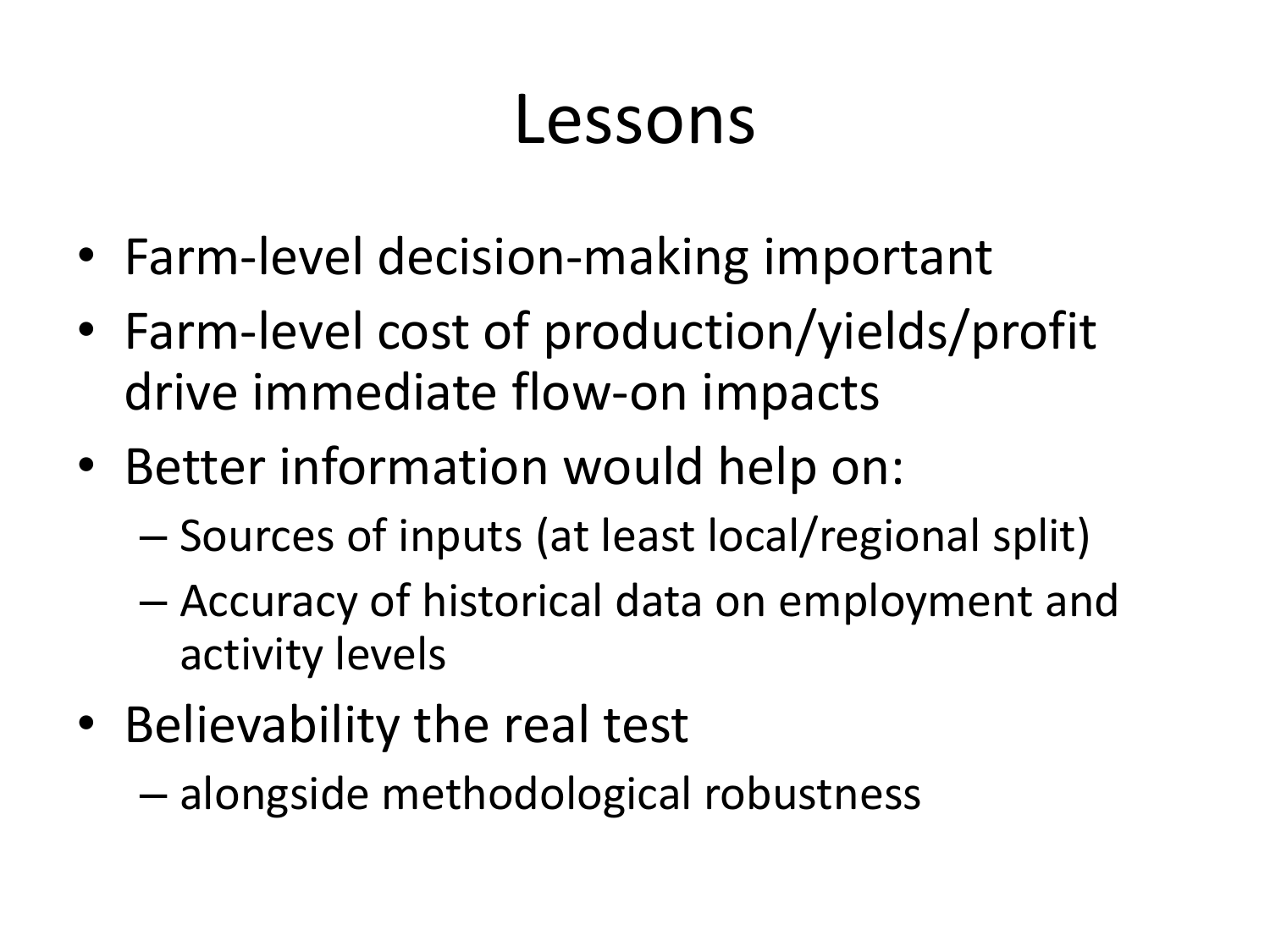# Other options and impacts Scottsdale

- Five future growth scenarios considered
- 1. Growth in farming
- 2. Timber alternative industry
- 3. More residents working outside Scottsdale
- 4. Tourism/hospitality growth
- 5. Population growth (young families and older people)  $_{2.}$  Structural adjustments



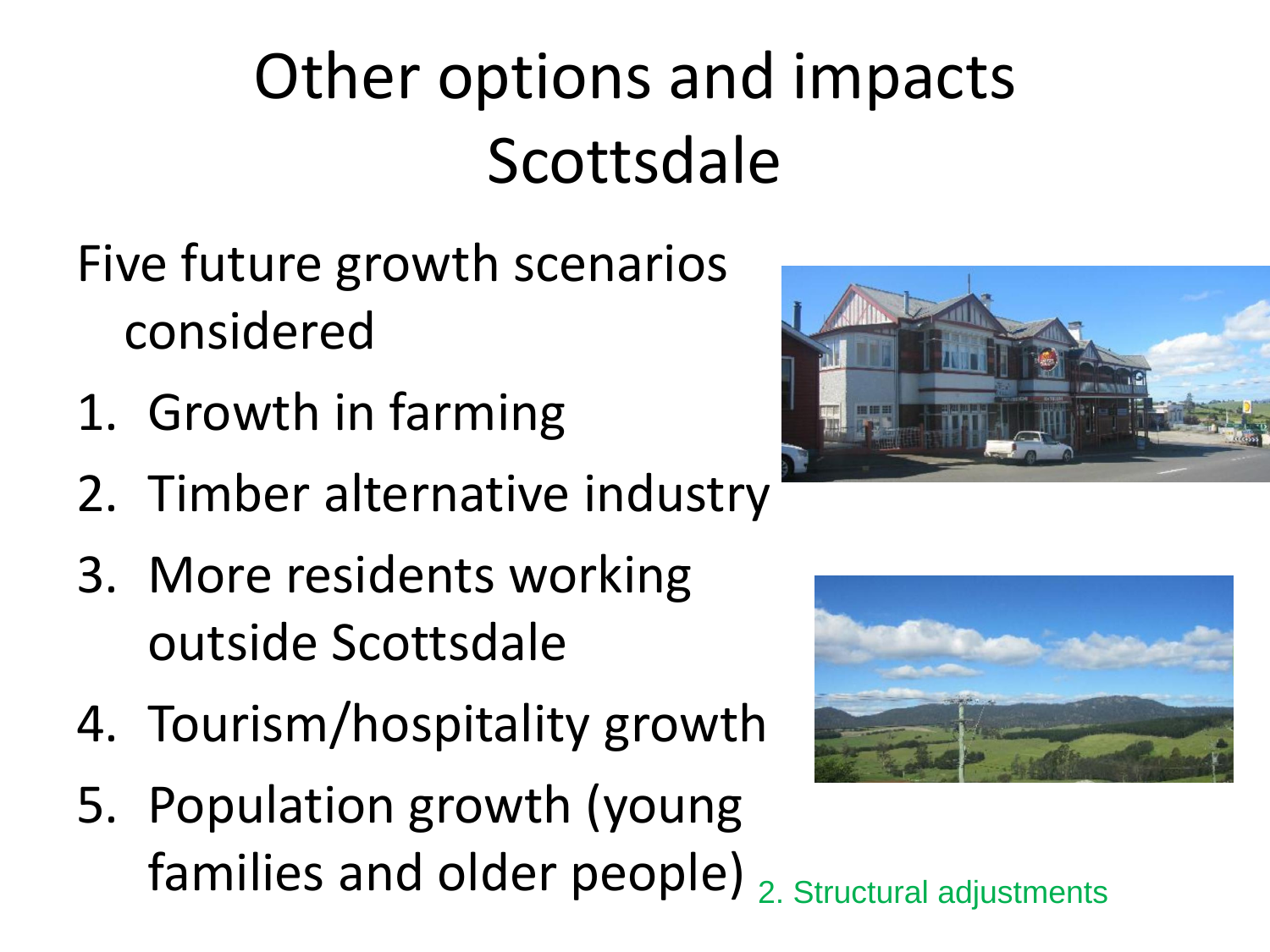# Modelling on local attributes

| <b>Scenario</b>       | <b>Outcomes</b>                                                          |
|-----------------------|--------------------------------------------------------------------------|
| Agriculture expansion | Good prospects, limited flow-on                                          |
| Forestry replacement  | 120 workers and \$6m pa payroll                                          |
| Highway upgrade       | 100 additional commuters \$4.5m income pa                                |
| Tourism boost         | Double visitor nights for \$15m pa spend – limited<br>employment flow-on |
| Population growth     | 250 more newcomers in next 5 yrs adds \$4m pa income                     |